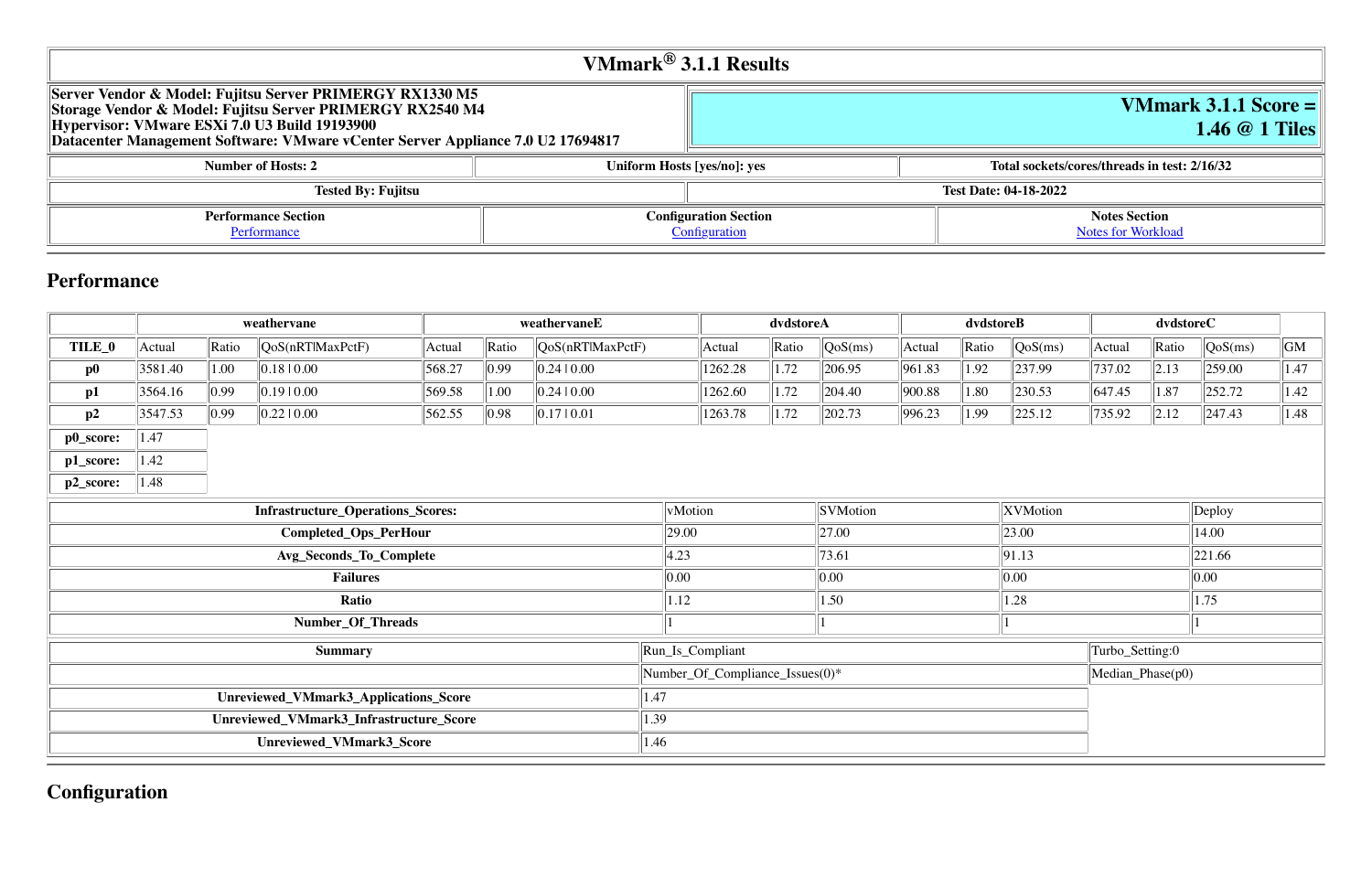| <b>Virtualization Software</b>                                                                                   |                                                                           |  |  |  |  |  |  |
|------------------------------------------------------------------------------------------------------------------|---------------------------------------------------------------------------|--|--|--|--|--|--|
| Hypervisor Vendor,<br>Product, Version, and Build /<br>Availability Date (MM-DD-<br>YYYY)                        | VMware ESXi 7.0 U3, Build 19193900 / 03-07-2022                           |  |  |  |  |  |  |
| Datacenter Management<br>Software Vendor,<br>Product, Version, and Build /<br>Availability Date (MM-DD-<br>YYYY) | VMware vCenter Server Appliance 7.0 Update 2, Build 17694817 / 03-09-2021 |  |  |  |  |  |  |
| Supplemental Software                                                                                            | None                                                                      |  |  |  |  |  |  |
|                                                                                                                  | <b>Servers</b>                                                            |  |  |  |  |  |  |
| Number of Servers in System<br><b>Under Test</b><br>(all subsequent fields in this<br>section are per server)    |                                                                           |  |  |  |  |  |  |
| Server Manufacturer and Model                                                                                    | Fujitsu Server PRIMERGY RX1330 M5                                         |  |  |  |  |  |  |
| Processor Vendor and Model                                                                                       | Intel Xeon E-2388G                                                        |  |  |  |  |  |  |
| Processor Speed (GHz) / Turbo<br><b>Boost Speed (GHz)</b>                                                        | 3.2/5.1                                                                   |  |  |  |  |  |  |
| <b>Total Sockets/Total Cores/Total</b><br>Threads                                                                | Sockets / 8 Cores / 16 Threads                                            |  |  |  |  |  |  |
| Primary CPU Cache                                                                                                | 32KB I+48KB D on chip per core                                            |  |  |  |  |  |  |
| Secondary CPU Cache                                                                                              | 512KB I+D on chip per core                                                |  |  |  |  |  |  |
| Other CPU Cache                                                                                                  | 16MB I+D on chip per chip                                                 |  |  |  |  |  |  |
| <b>BIOS</b> Version                                                                                              | V5.0.0.22 R1.33.0 for D3929-B1x                                           |  |  |  |  |  |  |
| Memory Size (in GB, Number<br>of DIMMs)                                                                          | 128,4                                                                     |  |  |  |  |  |  |
| Memory Type and Speed                                                                                            | 32GB 2Rx8 DDR4 3200MHz UDIMM                                              |  |  |  |  |  |  |
| Disk Subsystem Type                                                                                              | FC SAN                                                                    |  |  |  |  |  |  |
| Number of Disk Controllers                                                                                       | Fujitsu PRAID EP520i                                                      |  |  |  |  |  |  |
| Disk Controller Vendors and<br>Models                                                                            |                                                                           |  |  |  |  |  |  |
| <b>Total Number of Physical Disks</b><br>for Hypervisor                                                          |                                                                           |  |  |  |  |  |  |
| Disk Vendors, Models,<br>Capacities, and Speeds                                                                  | Micron MTFDDAK480TDS 480GB SATA-SSD 6GB/s                                 |  |  |  |  |  |  |
| Number of Host Bus Adapters                                                                                      |                                                                           |  |  |  |  |  |  |
| Host Bus Adapter Vendors and<br>Models                                                                           | Emulex LPe35002 dual port 32Gb PCIe Adapter                               |  |  |  |  |  |  |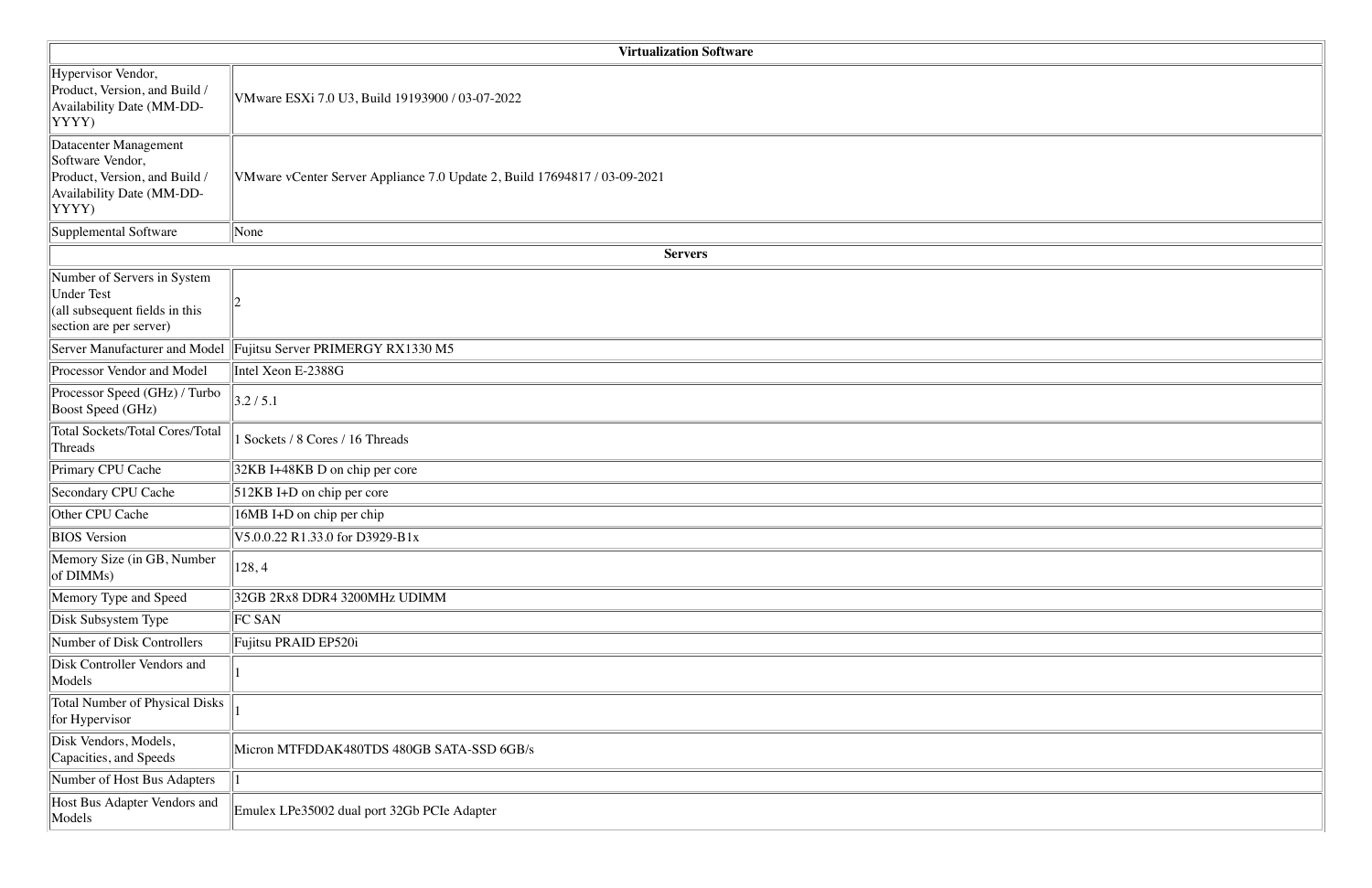| Number of Network Controllers $\ 2\ $                    |                                                                                                                                                                                                                                                                                    |
|----------------------------------------------------------|------------------------------------------------------------------------------------------------------------------------------------------------------------------------------------------------------------------------------------------------------------------------------------|
| Models                                                   | Network Controller Vendors and 1 x Mellanox MCX4121A-ACAT dual port 25Gb SFP28 PCIe Adapters<br>x Intel I210 1Gb dual port onboard                                                                                                                                                 |
| Other Hardware                                           | None                                                                                                                                                                                                                                                                               |
| Other Software                                           | None                                                                                                                                                                                                                                                                               |
| Hardware Availability Date<br>(MM-DD-YYYY)               | $ 04-28-2022$                                                                                                                                                                                                                                                                      |
| <b>BIOS</b> Availability Date (MM-<br>DD-YYYY)           | $ 04-28-2022$                                                                                                                                                                                                                                                                      |
| Software Availability Date<br>$(MM-DD-YYYY)$             | $ 03-07-2022 $                                                                                                                                                                                                                                                                     |
|                                                          | <b>Network</b>                                                                                                                                                                                                                                                                     |
| Network Switch Vendors and<br>Models                     | 1 x Fujitsu SR-X340TR1<br>1 x Extreme Networks SLX 9150-48Y                                                                                                                                                                                                                        |
| Network Speed                                            | 1 x 1Gbps for SUT management, 1 x 25Gbps for vMotion, 1 x 25Gbps for Client and VMs                                                                                                                                                                                                |
|                                                          | <b>Primary Storage</b>                                                                                                                                                                                                                                                             |
| <b>Storage Category</b>                                  | <b>SCSI</b> Target                                                                                                                                                                                                                                                                 |
| Storage Vendors, Models, and<br><b>Firmware Versions</b> | Fujitsu Server PRIMERGY RX2540 M4, Firmware V5.0.0.12 R1.22.0 for D3384-A1x                                                                                                                                                                                                        |
| <b>Storage Configuration Summary</b>                     | FC switches:<br>• 1 x Brocade G620 32Gb 48 port<br>Storage Servers:<br>• for OS storage<br>○ 2 x Micron MTFDDAK480TDC 480GB SATA SSD<br>• for Workload storage<br>○ 2 x Intel P4800X 750GB PCIe SSD<br>$\circ$ 1 x Intel P4600 4TB PCIe SSD<br><b>Datacenter Management Server</b> |
| System Model                                             | Fujitsu Server PRIMERGY RX2540 M2                                                                                                                                                                                                                                                  |
| Processor Vendor and Model                               | Intel Xeon E5-2698 v4                                                                                                                                                                                                                                                              |
| Processor Speed (GHz)                                    | 2.2                                                                                                                                                                                                                                                                                |
| <b>Total Sockets/Total Cores/Total</b><br>Threads        | Sockets / 20 Cores / 40 Threads                                                                                                                                                                                                                                                    |
| Memory Size (in GB, Number<br>of DIMMs)                  | $\parallel$ 64 GB, 8                                                                                                                                                                                                                                                               |
| Network Controller(s) Vendors<br>and Models              | Emulex OneConnect OCe14000 1GbE dual port Adapter                                                                                                                                                                                                                                  |

| <u> 1988 - Johann Stoff, deutscher Stoff, der Stoff, der Stoff, der Stoff, der Stoff, der Stoff, der Stoff, der S</u> |  |
|-----------------------------------------------------------------------------------------------------------------------|--|
|                                                                                                                       |  |
|                                                                                                                       |  |
|                                                                                                                       |  |
|                                                                                                                       |  |
|                                                                                                                       |  |
|                                                                                                                       |  |
|                                                                                                                       |  |
|                                                                                                                       |  |
|                                                                                                                       |  |
|                                                                                                                       |  |
|                                                                                                                       |  |
|                                                                                                                       |  |
|                                                                                                                       |  |
|                                                                                                                       |  |
|                                                                                                                       |  |
|                                                                                                                       |  |
|                                                                                                                       |  |
|                                                                                                                       |  |
|                                                                                                                       |  |
|                                                                                                                       |  |
|                                                                                                                       |  |
|                                                                                                                       |  |
|                                                                                                                       |  |
|                                                                                                                       |  |
|                                                                                                                       |  |
|                                                                                                                       |  |
|                                                                                                                       |  |
|                                                                                                                       |  |
|                                                                                                                       |  |
|                                                                                                                       |  |
|                                                                                                                       |  |
|                                                                                                                       |  |
|                                                                                                                       |  |
|                                                                                                                       |  |
|                                                                                                                       |  |
|                                                                                                                       |  |
|                                                                                                                       |  |
|                                                                                                                       |  |
|                                                                                                                       |  |
|                                                                                                                       |  |
|                                                                                                                       |  |
|                                                                                                                       |  |
|                                                                                                                       |  |
|                                                                                                                       |  |
|                                                                                                                       |  |
|                                                                                                                       |  |
|                                                                                                                       |  |
|                                                                                                                       |  |
|                                                                                                                       |  |
|                                                                                                                       |  |
|                                                                                                                       |  |
|                                                                                                                       |  |
|                                                                                                                       |  |
|                                                                                                                       |  |
|                                                                                                                       |  |
|                                                                                                                       |  |
|                                                                                                                       |  |
|                                                                                                                       |  |
|                                                                                                                       |  |
|                                                                                                                       |  |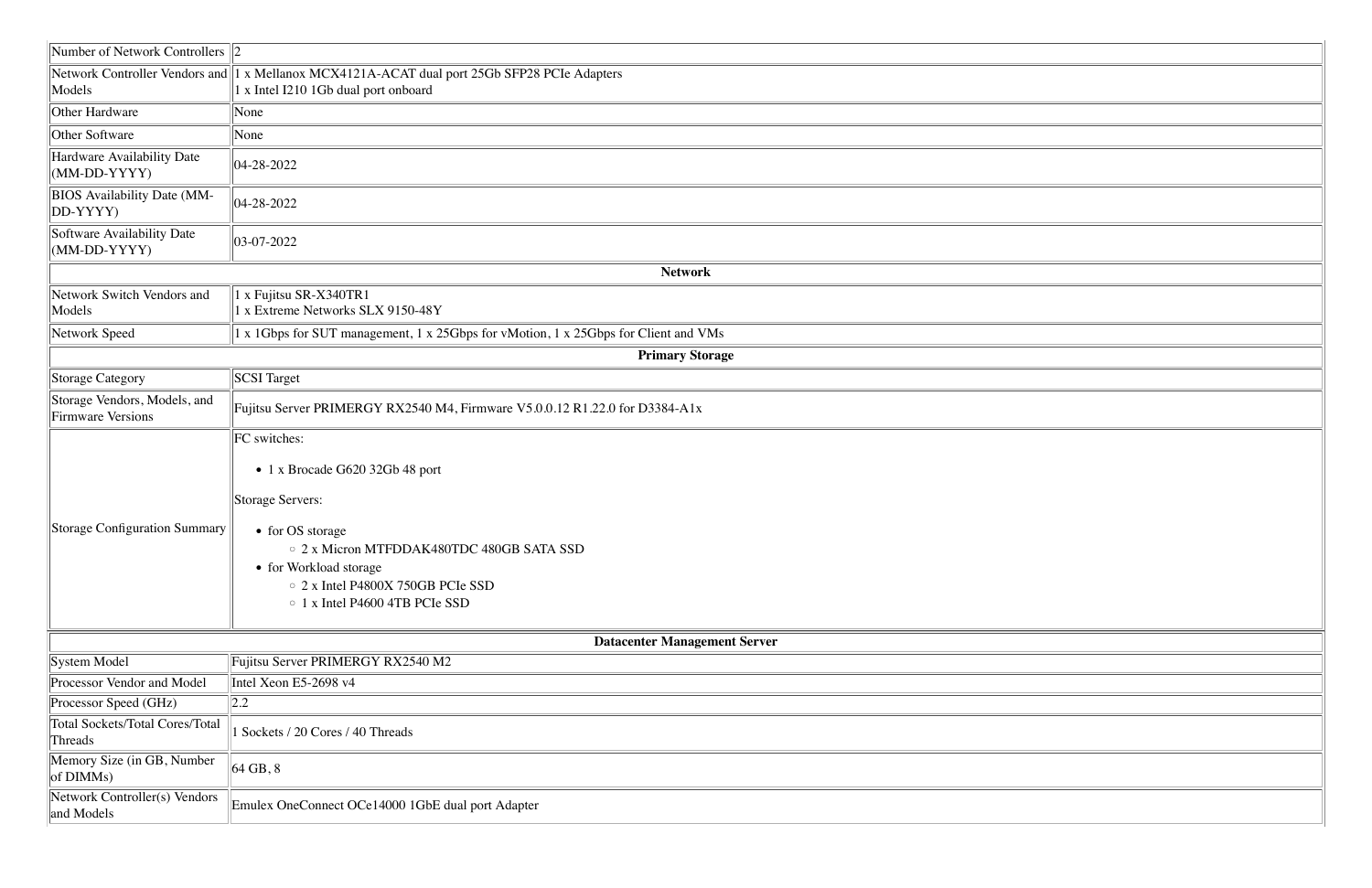| Operating System, Version,<br>Bitness, and Service Pack                      | VMware ESXi 6.7 EP 02a Build 9214924                                                                                                          |                                                 |                     |                                  |                        |      |                 |  |  |  |  |
|------------------------------------------------------------------------------|-----------------------------------------------------------------------------------------------------------------------------------------------|-------------------------------------------------|---------------------|----------------------------------|------------------------|------|-----------------|--|--|--|--|
| Virtual Center VM Number of<br>$\sqrt{VCPUs}$                                |                                                                                                                                               |                                                 |                     |                                  |                        |      |                 |  |  |  |  |
| Virtual Center VM Virtual<br>Memory (in GB)                                  | 19                                                                                                                                            |                                                 |                     |                                  |                        |      |                 |  |  |  |  |
| Virtual Center VM Operating<br>System, Version, Bitness, and<br>Service Pack | VMware vCenter Server Appliance 7.0 U2 Build 17694817                                                                                         |                                                 |                     |                                  |                        |      |                 |  |  |  |  |
| Other Hardware                                                               | None                                                                                                                                          |                                                 |                     |                                  |                        |      |                 |  |  |  |  |
| Other Software                                                               | None                                                                                                                                          |                                                 |                     |                                  |                        |      |                 |  |  |  |  |
|                                                                              |                                                                                                                                               |                                                 |                     | <b>Clients</b>                   |                        |      |                 |  |  |  |  |
| Total Number of Virtual<br>Clients / Virtual Client<br>$\parallel$ Hosts     | $\left 2\right /2$                                                                                                                            |                                                 |                     |                                  |                        |      |                 |  |  |  |  |
| $\left\Vert \text{System Model(s)}\right\Vert$                               |                                                                                                                                               | Fujitsu Server PRIMERGY RX2530 M2               |                     |                                  |                        |      |                 |  |  |  |  |
| Processor Vendor(s) and<br>$\text{Model}(s)$                                 |                                                                                                                                               | Intel Xeon E5-2699 v4 (for Client Host 1 and 3) |                     |                                  |                        |      |                 |  |  |  |  |
| Processor Speed(s) (GHz)                                                     | $\vert$ 2.2                                                                                                                                   |                                                 |                     |                                  |                        |      |                 |  |  |  |  |
| Total Sockets/Total<br>Cores/Total Threads                                   | 2 Sockets / 44 Cores / 88 Threads                                                                                                             |                                                 |                     |                                  |                        |      |                 |  |  |  |  |
| Memory per Virtual Client<br>$\Vert$ Host                                    | $256$ GB                                                                                                                                      |                                                 |                     |                                  |                        |      |                 |  |  |  |  |
| Network Controller(s)<br>Vendors and Models                                  | 1 x Emulex OneConnect OCe14000 1Gb dual port<br>1 x Emulex OneConnect OCe14000 10Gb dual port                                                 |                                                 |                     |                                  |                        |      |                 |  |  |  |  |
| Virtual Client Networking<br>$\sqrt{\text{Notes}}$                           | virtual adapter for management, 2 virtual adapters for workload traffic                                                                       |                                                 |                     |                                  |                        |      |                 |  |  |  |  |
| Virtual Client Storage<br>Notes                                              | 1 x 300GB SAS 10K TOSHIBA AL14SEB03EN HDD with RAID0 for Client Host OS<br>2 x 400GB SAS 12G TOSHIBA PX02SMF040 SSD with RAID0 for Client VMs |                                                 |                     |                                  |                        |      |                 |  |  |  |  |
| Other Hardware                                                               | None                                                                                                                                          |                                                 |                     |                                  |                        |      |                 |  |  |  |  |
| Other Software                                                               |                                                                                                                                               | VMware ESXi 6.7 EP 08 Build 13473784            |                     |                                  |                        |      |                 |  |  |  |  |
|                                                                              |                                                                                                                                               |                                                 |                     | <b>Security Mitigations</b>      |                        |      |                 |  |  |  |  |
|                                                                              | <b>CVE</b>                                                                                                                                    |                                                 |                     |                                  | <b>Mitigated</b>       |      |                 |  |  |  |  |
| <b>Vulnerability</b>                                                         |                                                                                                                                               |                                                 | <b>Exploit Name</b> | <b>Public Vulnerability Name</b> | <b>Server Firmware</b> | ESXi | <b>Guest OS</b> |  |  |  |  |
| $\sqrt{\text{Spectre}}$                                                      |                                                                                                                                               | 2017-5753                                       | Variant 1           | Bounds Check Bypass              | N/A                    | Yes  | Yes             |  |  |  |  |
| Spectre                                                                      |                                                                                                                                               | 2017-5715                                       | Variant 2           | <b>Branch Target Injection</b>   | Yes                    | Yes  | Yes             |  |  |  |  |
| Meltdown                                                                     |                                                                                                                                               | 2017-5754                                       | Variant 3           | Rogue Data Cache Load            | N/A                    | Yes  | Yes             |  |  |  |  |
| $\beta$ Spectre-NG                                                           |                                                                                                                                               | 2018-3640                                       | Variant 3a          | Rogue System Register Read       | Yes                    | N/A  | N/A             |  |  |  |  |
| $\sqrt{\text{Spective-NG}}$                                                  |                                                                                                                                               | 2018-3639                                       | Variant 4           | Speculative Store Bypass         | N/A                    | Yes  | Yes             |  |  |  |  |
| Foreshadow                                                                   |                                                                                                                                               | 2018-3615                                       | Variant 5           | L1 Terminal Fault - SGX          | N/A                    | N/A  | N/A             |  |  |  |  |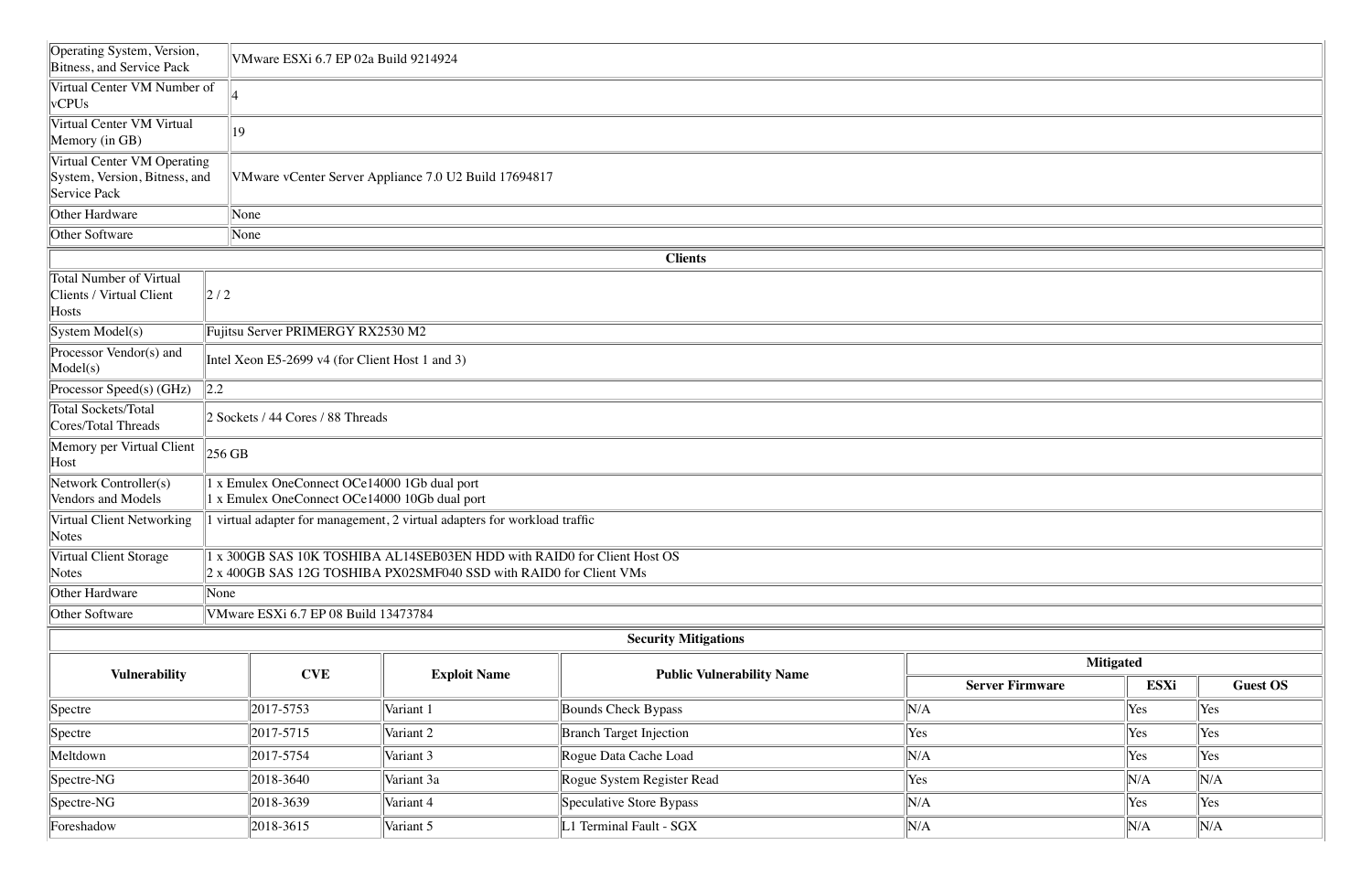| $\sim$ $\sim$ $\sim$<br>$\overline{\phantom{a}}$<br>∍ירויי י<br>$\mathbf{1}$ | $\sim$ $\sim$<br>$12018 - 362$ | v ai iai. | - -<br>. .<br>- 13<br>ヽノヽ)         | $9N/L_{\odot}$ | $\mathbf{U} \mathbf{V} / I$ | Yes      |
|------------------------------------------------------------------------------|--------------------------------|-----------|------------------------------------|----------------|-----------------------------|----------|
| l vers<br>⊪nres<br>$\mathbf{1}$                                              | $-364c$<br> 2018-              | variant   | VMM <sup>V</sup><br>$\sim$<br>⊤aun | $\frac{1}{2}$  | ⊟ re∈                       | $  N _L$ |

- !"Logical CPU configuration changed for multi-cpu VMs to 1 socket with multiple cores (except PrimeClient VM, default: single core per socket)
- !"CPU shares set to high for all DS3DB VMs, ElasticDB and ElasticLB VMs(default normal)
- MEM shares set to high for all DS3DB VMs (default normal)
- CPU shares set to low for all Standby VMs (default normal)
- vSphere DRS Migration Threshold set to Fully Automated level 2
- CD-ROM was removed from all VMs (default Enabled)

# **Notes for Workload**

Template deployed with disk type: Thick Lazy

#### **Virtualization Software Notes**

Changed in esx.conf:

- /adv/Cpu/CreditAgePeriod = 1000 (default 3000)
- $\bullet$  /adv/Cpu/HTWholeCoreThreshold = 0 (default 800)
- $\bullet$  /adv/DataMover/HardwareAcceleratedInit = 0 (default 1)
- /adv/DataMover/HardwareAcceleratedMove =  $0$  (default 1)
- $\bullet$  /adv/Mem/CtlMaxPercent = 0 (default 65)
- $\bullet$  /adv/Mem/ShareScanGHz = 0 (default 4)
- $\bullet$  /adv/Disk/ReqCallThreshold = 1 (default 8)
- $\bullet$  /adv/Disk/IdleCredit = 64 (default 32)
- $\bullet$  /adv/Power/CpuPolicy = High Performance (default balanced)
- $\bullet$  /adv/VMFS3/HardwareAcceleratedLocking = 0 (default 1)
- $\bullet$  /vmkernel/hyperthreadingMitigation = TRUE (default FALSE)

#### **Server Notes**

Server BIOS settings:

- Turbo Boost Technology = Enabled (Intel Turbo Boost up to 5.1GHz, default: Enabled)
- Hardware Prefetcher = Disabled (default Enabled)

#### **Networking Notes**

vSwitch Configuration:

- vSwitch0 for Service Console on vmnic0 at 1Gb/s
- vSwitch1 for all workloads on vmnic2 at 25Gb/s
- vSwitch2 for vMotion connection on vmnic3 at 25Gb/s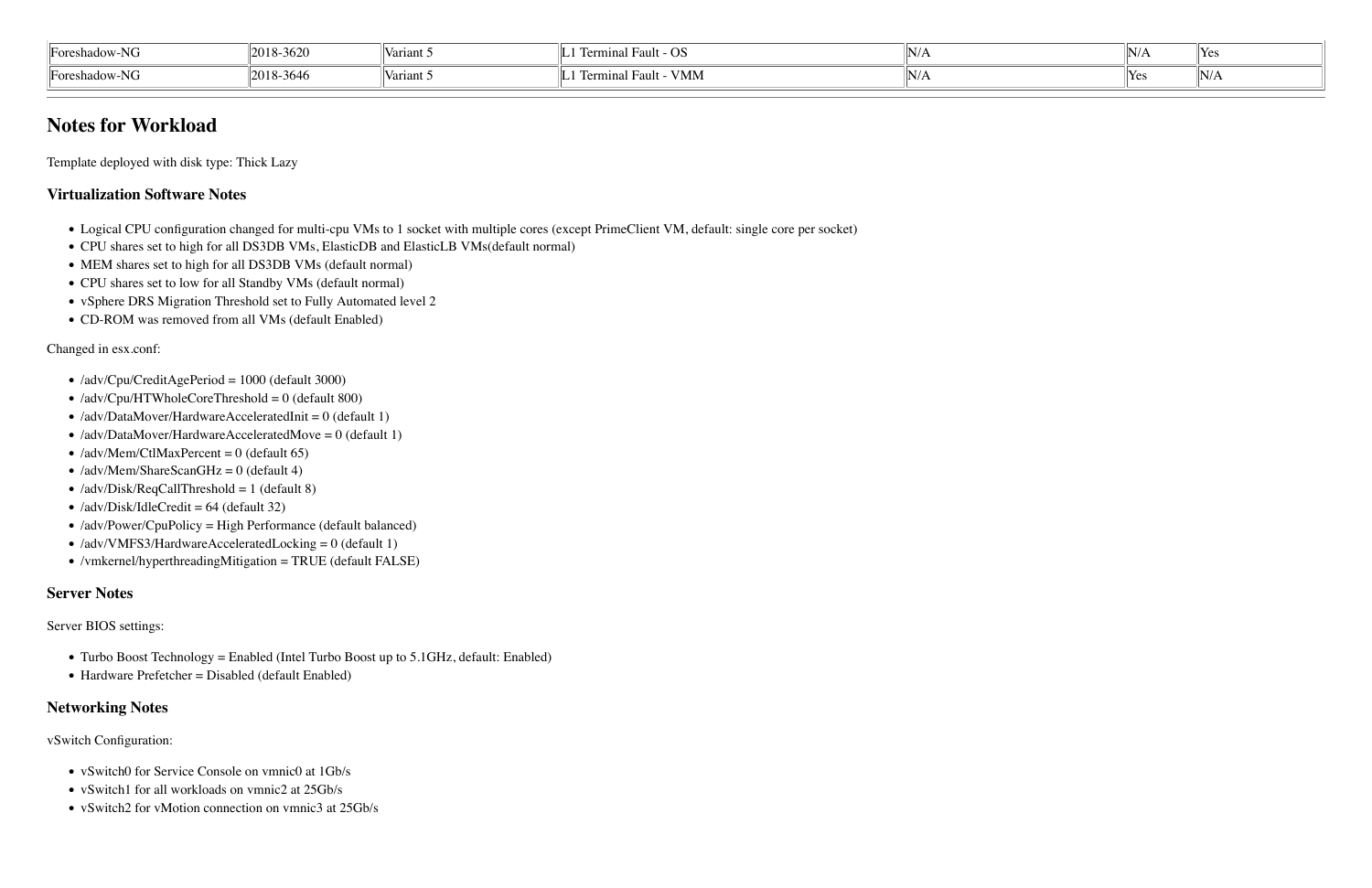### **Storage Notes**

Fujitsu Server (PRIMERGY RX2540 M4) configured as a Fibre Channel Target:

- Hardware details:
	- #"2 x Intel Xeon Gold 6134M@3.2GHz processors
	- $\circ$  64 GB RAM (2 x 32GB 2Rx4 2666MHz DDR4 RDIMMs)
	- 2 x QLogic QLE2742 dual port 32Gb FC HBA used as FC target controller
	- 2 x 480GB SATA SSD Micron MTFDDAK480TDC
	- $\circ$  1 x Intel P4600 4TB PCIe SSD
	- 2 x Intel P4800X 750GB PCIe SSD
- Software details:
	- Operating System: SUSE Linux Enterprise Server 12 SP3 4.4.162-94.72-default (64-bit)
	- Fibre Channel Target SW: LIO (part of SUSE Linux Enterprise Server 12 SP3)
- RAID configuration:
	- $\circ$  SATA-SSD 1, 2 (RAID1):
		- LUN 1 : Storage system OS (480GB, this LUN is not counted in the Storage section)
	- $\circ$  First PCIe-SSD (4TB):
		- LUN 1 : AuctionNoSQL, ElasticDB for tile 0 (300GB)
		- LUN 2 : AuctionDB, ElasticLB for tile 0 (300GB)
		- LUN 3 : AuctionWebA, AuctionWebB, AuctionAppA, AuctionAppB, AuctionLB, AuctionMSQ, ElasticWebA, ElasticWebB, ElasticAppA, ElasticAppB, Standby for tile 0 (300GB)
		- $\blacksquare$  LUN 4 : vmmark3.1.1-template-031420 (300GB)
		- LUN 5 : XvMotion TargetLun (300GB)
		- LUN 6 : SvMotion TargetLun (300GB)
	- $\circ$  Second PCIe-SSD (750GB):
		- \$"LUN 1 : DS3DB, DS3WebA, DS3WebB, DS3WebC for tile 0 (600GB)
	- Third PCIe-SSD (750GB):
		- $\blacksquare$  LUN 1 : Depoly Lun (600GB)

All LUNs were configured as block devices; no system memory was used for caching.

## **Datacenter Management Server Notes**

- Virtual Center realized as a VM running on a dedicated Hypervisor system:
	- $\circ$  Number of vCPUs: 4 (Four vSocket)
	- $\circ$  Size of vRAM: 19GB
- The host operating system VMware ESXi 6.7.0 EP 02a Build 9214924 was installed using 'Fujitsu Custom Image for VMware ESXi 6.7.0 EP 02a' named VMware-ESXi-6.7.0-9214924-Fujitsu-v451-1.iso

## **Operating System Notes**

• VMware ESXi 7.0 U3 Build 19193900 was installed using 'VMware Image for VMware ESXi 7.0 U3' named VMware-ESXi-7.0.3.update03-19193900-Fujitsu-v530-1.iso

## **Software Notes**